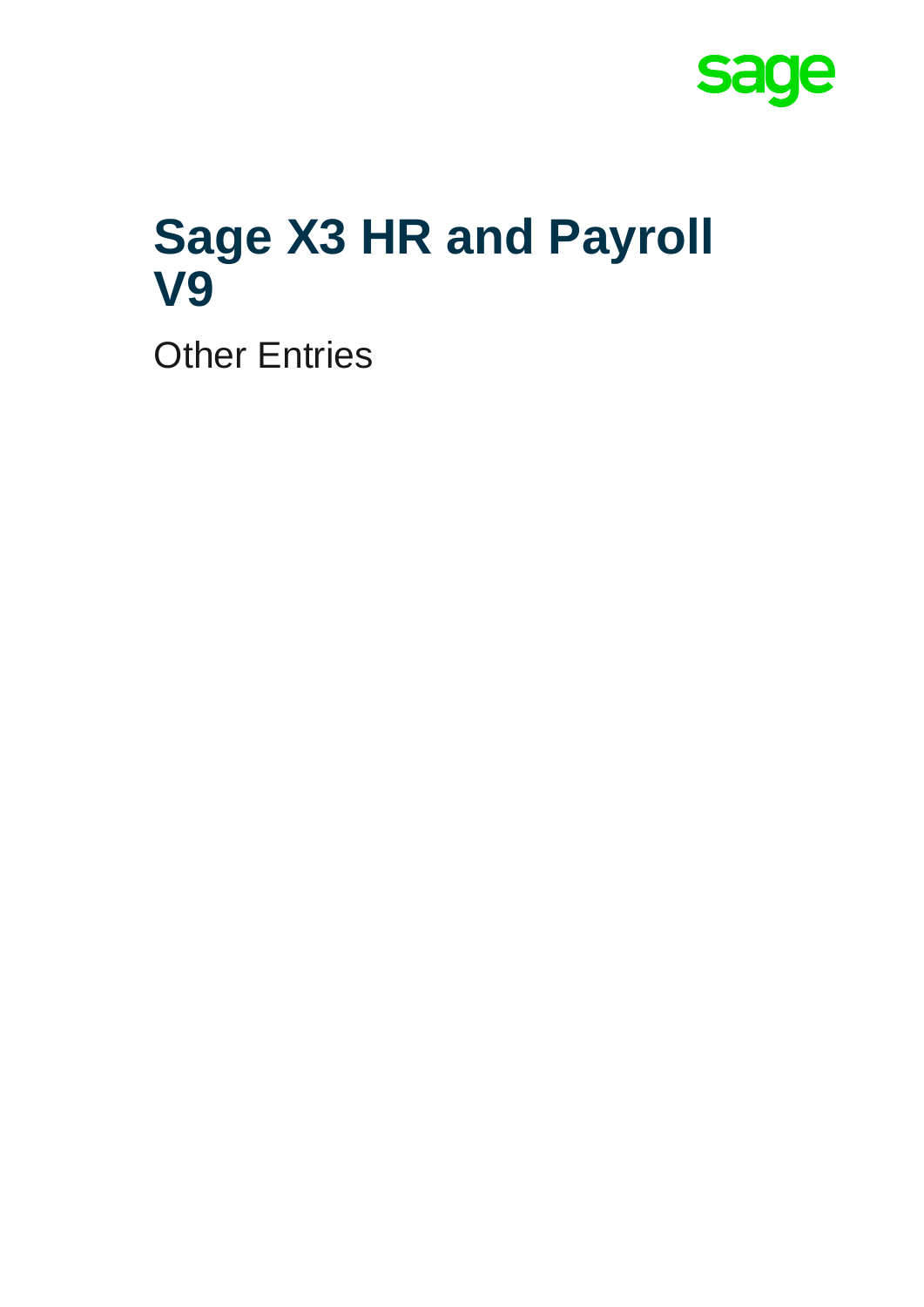## **Table of Content**

| 1.0 | <b>Other Entry Reports</b>                     |   |
|-----|------------------------------------------------|---|
| 1.1 | Writing a report                               | 3 |
| 1.2 | Generating a report                            |   |
| 1.3 | View report for all Companies and Sites        | 8 |
| 1.4 | Print a report for a specific Company, Site or |   |
|     | Department                                     | 9 |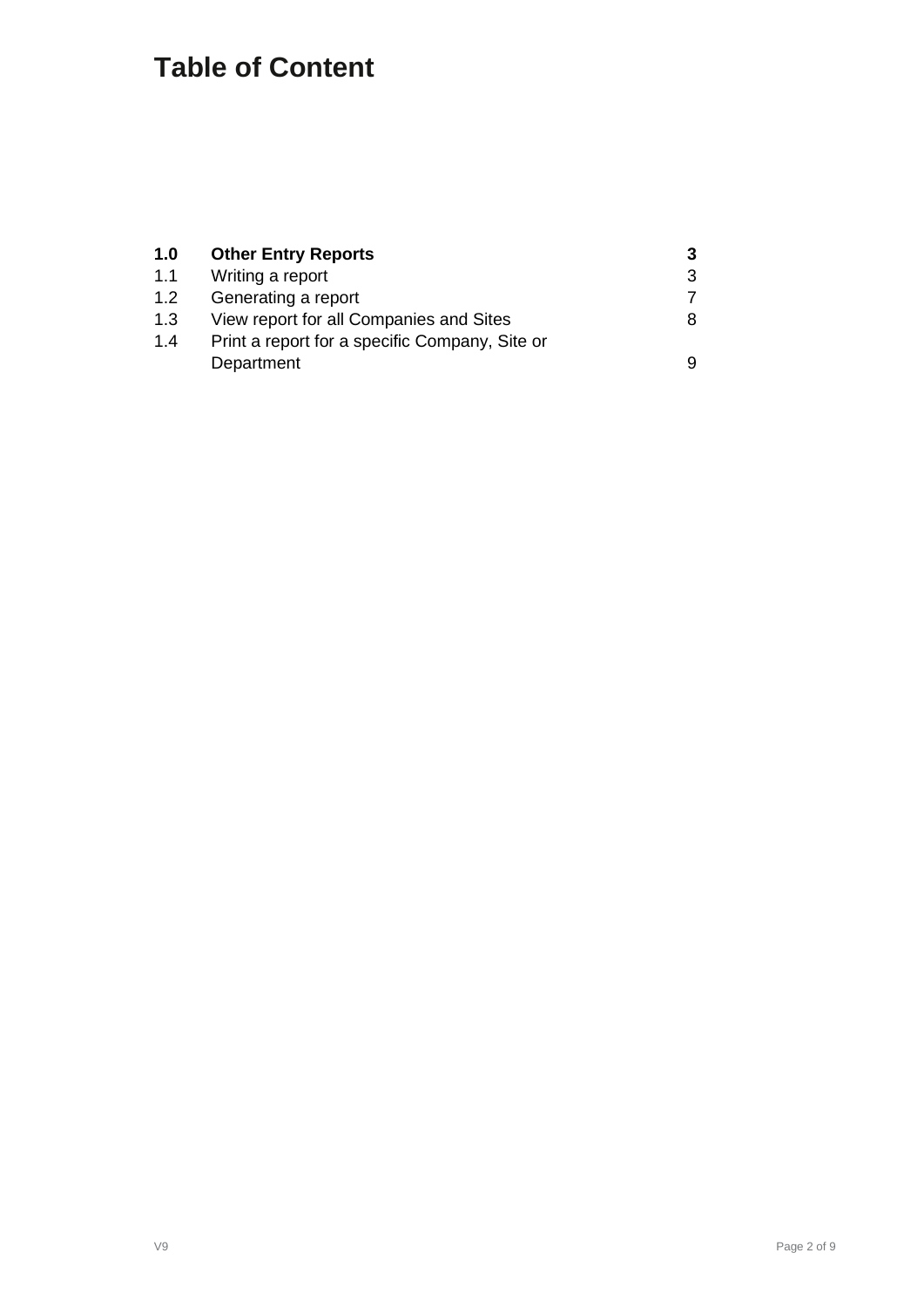## <span id="page-2-0"></span>**1.0 Other Entry Reports**

#### <span id="page-2-1"></span>**1.1 Writing a report**

*Access: Personnel administration > Personnel data forms > Other entries*



The Customized entry screen will be displayed. Click on the 'Jump to' button:

| Customized entry                           |                         |                             |                         | $SAGE$ $\rightarrow$<br><b>New</b>      |
|--------------------------------------------|-------------------------|-----------------------------|-------------------------|-----------------------------------------|
|                                            |                         |                             |                         | OK                                      |
| Screen                                     |                         |                             |                         | Close page                              |
| Screen code *                              |                         |                             |                         | Memo<br>Recall<br>Delete memo           |
| Criteria                                   | Company $\pm$           |                             | Site $\pm$              | $\blacksquare$                          |
| $\boxtimes$ All companies                  | 日                       | $\mathbf{\nabla}$ All sites | $\overline{\mathbf{r}}$ | ・曲                                      |
|                                            | Department *            |                             | Profile $\pm$           | Utilities<br>$\blacktriangleright$ Help |
| $\overline{\mathbf{S}}$<br>All departments | $\overline{\mathbf{r}}$ | All profiles                | $\overline{\mathbf{r}}$ |                                         |
|                                            | <b>Position</b>         |                             | <b>Standard job</b>     |                                         |
| All positions                              | プロ                      | All standard jobs           | - B                     |                                         |
| <b>Registration start</b>                  | <b>Registration end</b> |                             | Population              |                                         |
| Q <sub>E</sub>                             |                         | $Q_{\text{E}}$              | $Q = \blacksquare$      |                                         |
| <b>Other criterion</b>                     |                         |                             |                         |                                         |
|                                            |                         | $Q \equiv$                  |                         |                                         |
| Requested period                           |                         |                             |                         |                                         |
| Start date *                               | End date $\star$        |                             |                         |                                         |
| 飿                                          |                         | m                           |                         |                                         |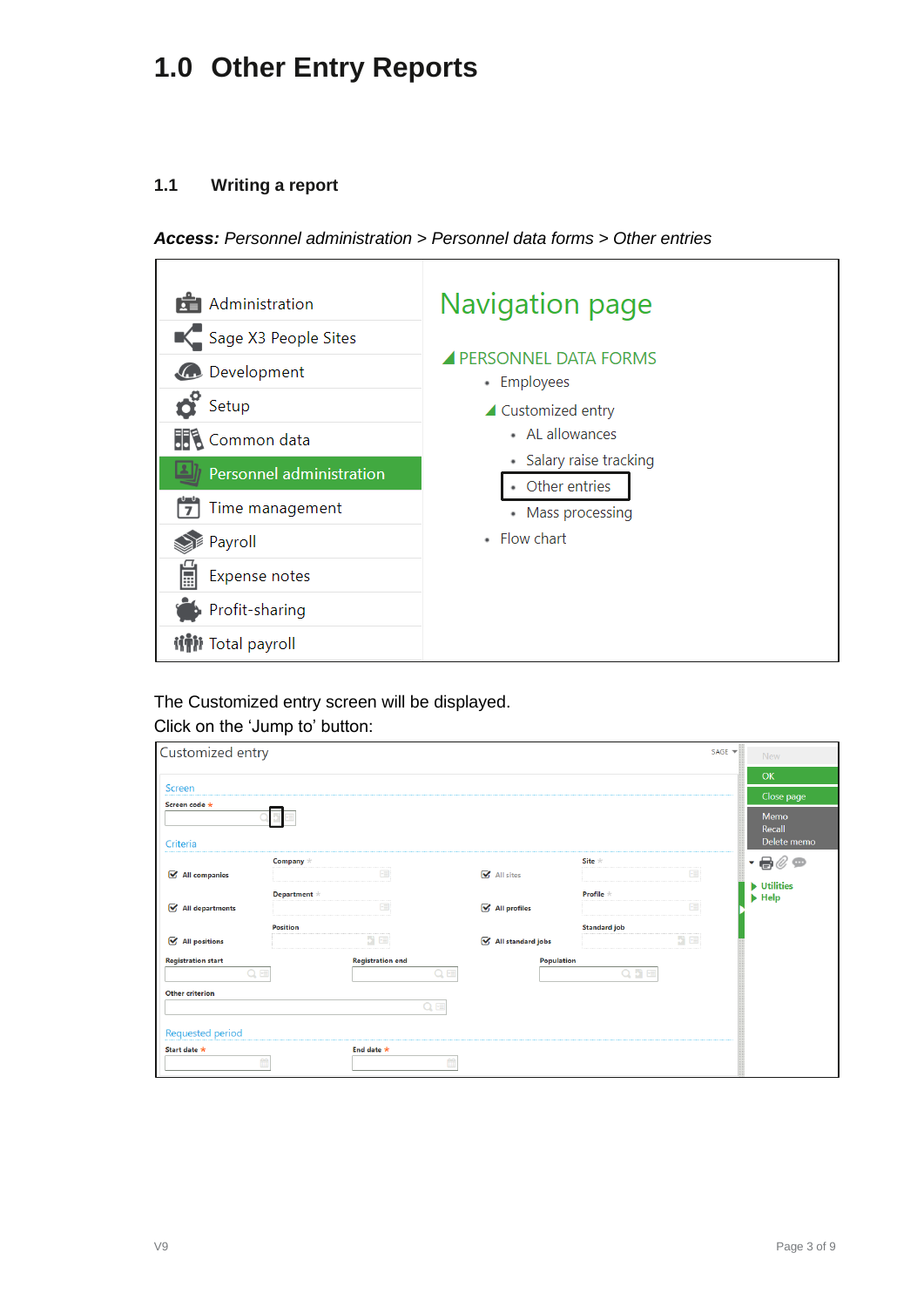#### The following Screen will be displayed:

| Employee screens          |                                     |                      | $SAGE$ $\rightarrow$ | H.<br><b>New</b> |
|---------------------------|-------------------------------------|----------------------|----------------------|------------------|
| 0000                      |                                     |                      |                      | Save             |
| $Code \star$              | Title                               |                      |                      | Create<br>43     |
| $Q \equiv$<br><b>BF</b>   | <b>Brighter Futures</b>             | G Active             |                      | <b>Delete</b>    |
| <b>Access code</b><br>Qヶ国 | <b>Activity code</b><br>$Q \cdot B$ | Employee fields only |                      | Cancel           |

- Click [NEW]
- Type in the Code and Title
- Ensure the Active Box is ticked
- Add the fields

By clicking on the hourglass, you can select common fields e.g. Employee ID, Name, Surname, Birth date, Region etc, all the fields on the Employee record and Employment contract.



| Selection Employee field dictionary<br>00x |                  |               |              |                        |               |           |           |                 |  |
|--------------------------------------------|------------------|---------------|--------------|------------------------|---------------|-----------|-----------|-----------------|--|
| Sequen                                     | <b>Field</b>     | <b>Title</b>  | <b>Table</b> | <b>Activity</b>        | <b>Active</b> | Selecti   | Ledge     | <b>Back-pay</b> |  |
|                                            |                  |               |              |                        |               |           |           |                 |  |
| 2040                                       | SIAIRY           | Status        |              | <b>EMPLOTRY</b>        | Yes           | <b>NO</b> | <b>NO</b> | <b>NO</b>       |  |
| 2060                                       | <b>SRVTRY</b>    | Department    |              | <b>EMPLOTRY</b>        | Yes           | No        | No        | No              |  |
| 9060                                       | <b>REFNUM</b>    | Employee ID   |              | PAY<br><b>EMPLOAD</b>  | Yes           | <b>No</b> | <b>No</b> | <b>No</b>       |  |
| 9999                                       | <b>RATMIDWRK</b> | PT rate       |              | <b>EMPLOCTR</b>        | Yes           | Yes       | No        | No              |  |
| 9999                                       | <b>RAZCUM</b>    | RTZ of totals |              | PAY<br><b>EMPLOCTR</b> | Yes           | Yes       | <b>No</b> | <b>No</b>       |  |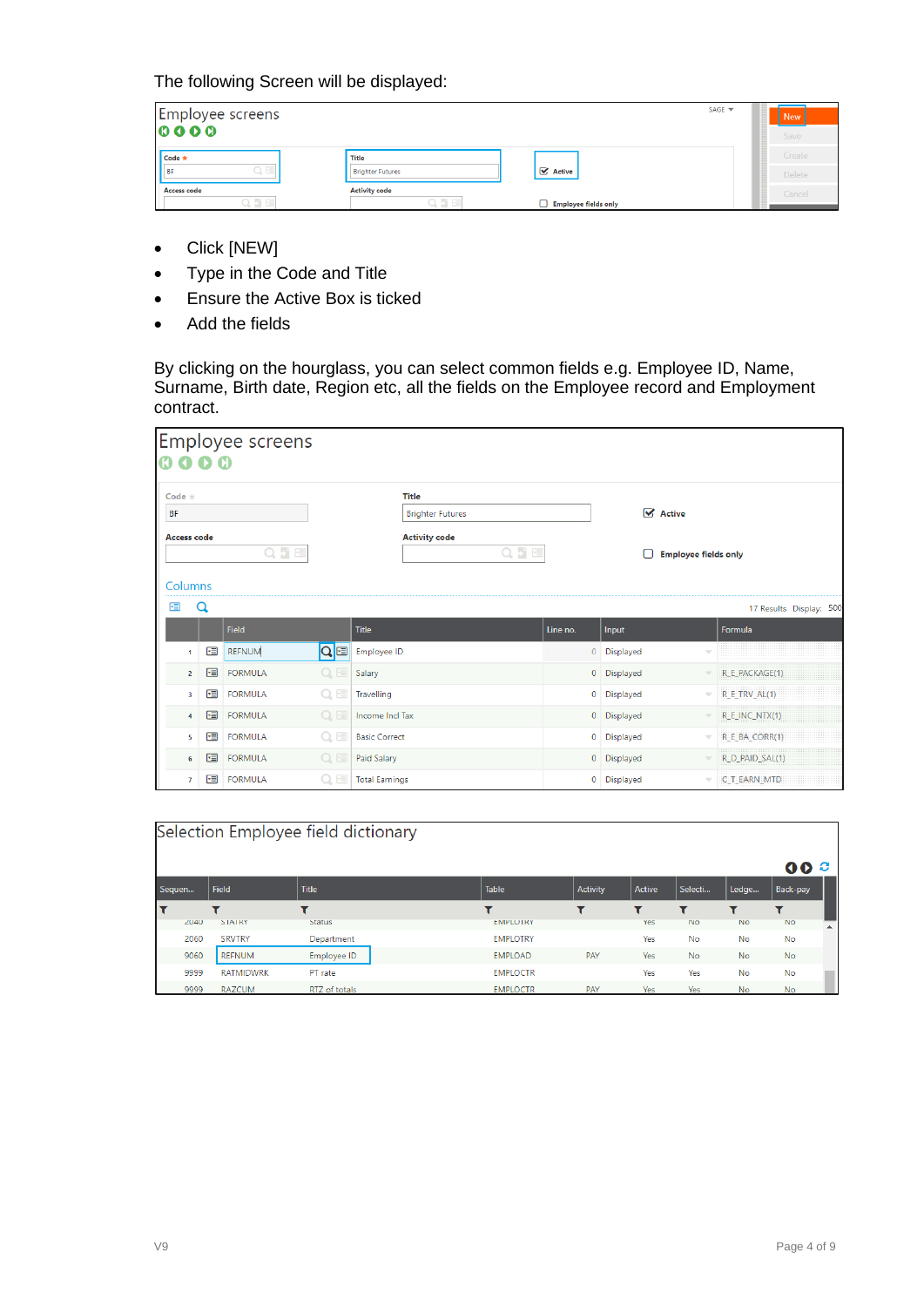#### **How to know what a field name is:**

- Field names can also be found by going to the "screen" or "block" that contains the information required for the report. E.g. Employee code on the Personal data forms.
- Select ESC + F6 to view the field

| Employees<br>0000                                                                                     |                                                                                                                                                                                         |                                              |                                   |                                           | $SAGE =$                 |
|-------------------------------------------------------------------------------------------------------|-----------------------------------------------------------------------------------------------------------------------------------------------------------------------------------------|----------------------------------------------|-----------------------------------|-------------------------------------------|--------------------------|
| <b>Employee ID</b><br><b>Employee ID</b><br>ESC+F6<br>10509<br><b>Site</b>                            | )恒<br>Company                                                                                                                                                                           | Identity<br>Title $\star$<br>Ms.<br>Name $*$ | $Q \equiv$                        | <b>Known</b> as<br>Bonnie<br>First name * |                          |
| <b>BF</b><br>Civil status<br>Address C<br><b>Birth</b><br><b>Name</b><br>Bonnie<br><b>Maiden name</b> | <b>EPDBE</b><br>Field REFNUM / Screen MAT0 [EMP0]<br>REFNUM : Employee ID<br>Data Type: A Alphanumeric type<br>Internal Type : Alphanumeric<br>Length: $25$<br>Option: Key Format<br>Ok | Tamele                                       | Expense notes Specific Additional | Bonnie                                    | $\mathbf{\nabla}$ Active |

• By typing in "Formula" you can load Variables, Headings, Totals and more complicated fields:

|              | <b>Employee screens</b><br>0000   |                |            |                             |                             |                |             |                             |                 |  |
|--------------|-----------------------------------|----------------|------------|-----------------------------|-----------------------------|----------------|-------------|-----------------------------|-----------------|--|
| Code $\star$ |                                   |                |            | <b>Title</b>                |                             |                |             |                             |                 |  |
| <b>BF</b>    |                                   |                |            |                             | <b>Brighter Futures</b>     |                |             | <b>V</b> Active             |                 |  |
| Columns      | <b>Access code</b><br>$Q$ $P$ $E$ |                |            |                             | <b>Activity code</b><br>QFE |                |             | <b>Employee fields only</b> |                 |  |
| 恒            | Q                                 |                |            |                             |                             |                |             |                             | 17 Results Dis  |  |
|              |                                   | <b>Field</b>   |            | <b>Title</b>                |                             | Line no.       | Input       |                             | Formula         |  |
|              | 恒<br>$\overline{1}$               | <b>REFNUM</b>  | $Q \equiv$ | Employee ID                 |                             | $\overline{0}$ | Displayed   | $\overline{\phantom{a}}$    |                 |  |
|              | 恒<br>$\overline{2}$               | <b>FORMULA</b> | $Q \equiv$ | Salary                      |                             | $\mathbf{0}$   | Displayed   | $\overline{\phantom{a}}$    | R_E_PACKAGE(1)  |  |
|              | 恒<br>$\overline{\mathbf{3}}$      | <b>FORMULA</b> | $Q \equiv$ | Travelling                  |                             | 0              | Displayed   | $\overline{\phantom{a}}$    | $R$ E_TRV_AL(1) |  |
|              | 恒<br>4                            | FORMULA        | $Q \equiv$ | Income Incl Tax             |                             | $\mathbf{0}$   | Displayed   | $\overline{\phantom{a}}$    | R_E_INC_NTX(1)  |  |
|              | c.                                | FEI FORMULA    |            | <b>OFFILE</b> Basic Correct |                             |                | 0 Displayed | $\overline{\phantom{a}}$    | R E BA CORR(1)  |  |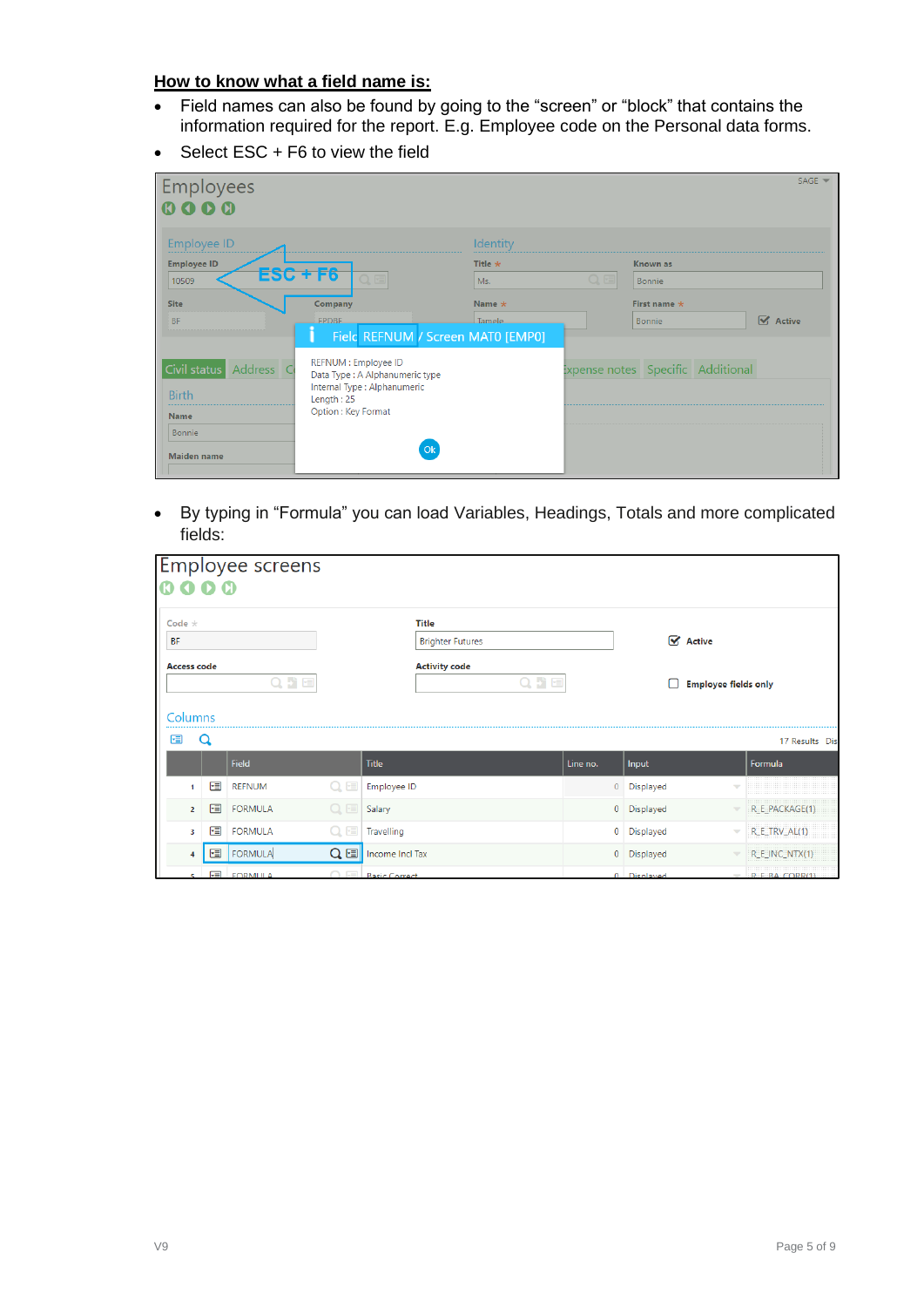• After you have typed in "Formula" click on tab and the following screen will display:

| Customized entry                                               |                                            |                                                   |               |       |       | New                                        |
|----------------------------------------------------------------|--------------------------------------------|---------------------------------------------------|---------------|-------|-------|--------------------------------------------|
| Formula type                                                   | Payroll                                    |                                                   | Time          |       |       | OK                                         |
| Formula type<br>Payroll history<br>٠                           | $\Box$ Formula                             |                                                   | Event $\star$ | Event | Event | Close page<br>$ \oplus$ $\oslash$ $\oplus$ |
|                                                                | Type<br>Heading<br>$\overline{\mathbf{v}}$ |                                                   | Value         |       |       | $\blacktriangleright$ Utilities            |
|                                                                | Code<br>Q E                                |                                                   | Variable      |       |       | $\blacktriangleright$ Help                 |
|                                                                | E_INC_NTX<br>Amount                        |                                                   |               |       |       |                                            |
|                                                                | Employee<br>$\mathbf{v}$                   |                                                   |               |       |       |                                            |
| Period<br>Period                                               |                                            | Data type<br>Data type $\star$                    |               |       |       |                                            |
| Of the period<br>Monthly                                       |                                            | $Q \equiv$<br>DCB<br><b>BCD</b><br>Length $\star$ |               |       |       |                                            |
| Quarterly                                                      |                                            | 9.2<br>Local menu no. *                           |               |       |       |                                            |
| Half-yearly                                                    |                                            |                                                   |               |       |       |                                            |
|                                                                |                                            |                                                   |               |       |       |                                            |
| Yearly                                                         |                                            |                                                   |               |       |       |                                            |
| Period to<br>Period from                                       |                                            |                                                   |               |       |       |                                            |
| Formula                                                        |                                            |                                                   |               |       |       |                                            |
| Title<br>Income Incl Tax                                       |                                            |                                                   |               |       |       |                                            |
| Expression *<br>$\mathbb{R}\_\mathbb{E}\_\mathsf{INC\_NTX(1)}$ |                                            |                                                   |               |       |       |                                            |

- When you want to insert variables, headings or totals make sure the Formula type is "Payroll history".
- Then select the Type, e.g. variable, heading, total:
	- $\circ$  Variable This is the variable used on the payslip for input purposes
	- $\circ$  Heading This is the code found on the payslip tab
	- $\circ$  Total This is the EMP totals. An example for using this option is when you are selecting an amount for all headings linked to a specific total e.g. Total Income, Total UIF Contribution, Total Deductions, etc.
- Type your variable, heading or total code, or select one.
- The data type and length will automatically update.
- Enter the period type, e.g. monthly, quarterly etc.
- Add your title to the report heading under formula.
- Click OK.
- Under the expression field you can also enter a calculation by stating the field (the row number) on the report. For example, F06 + F07 to sum those 2 together.
- Click on Save.
- Click on Post.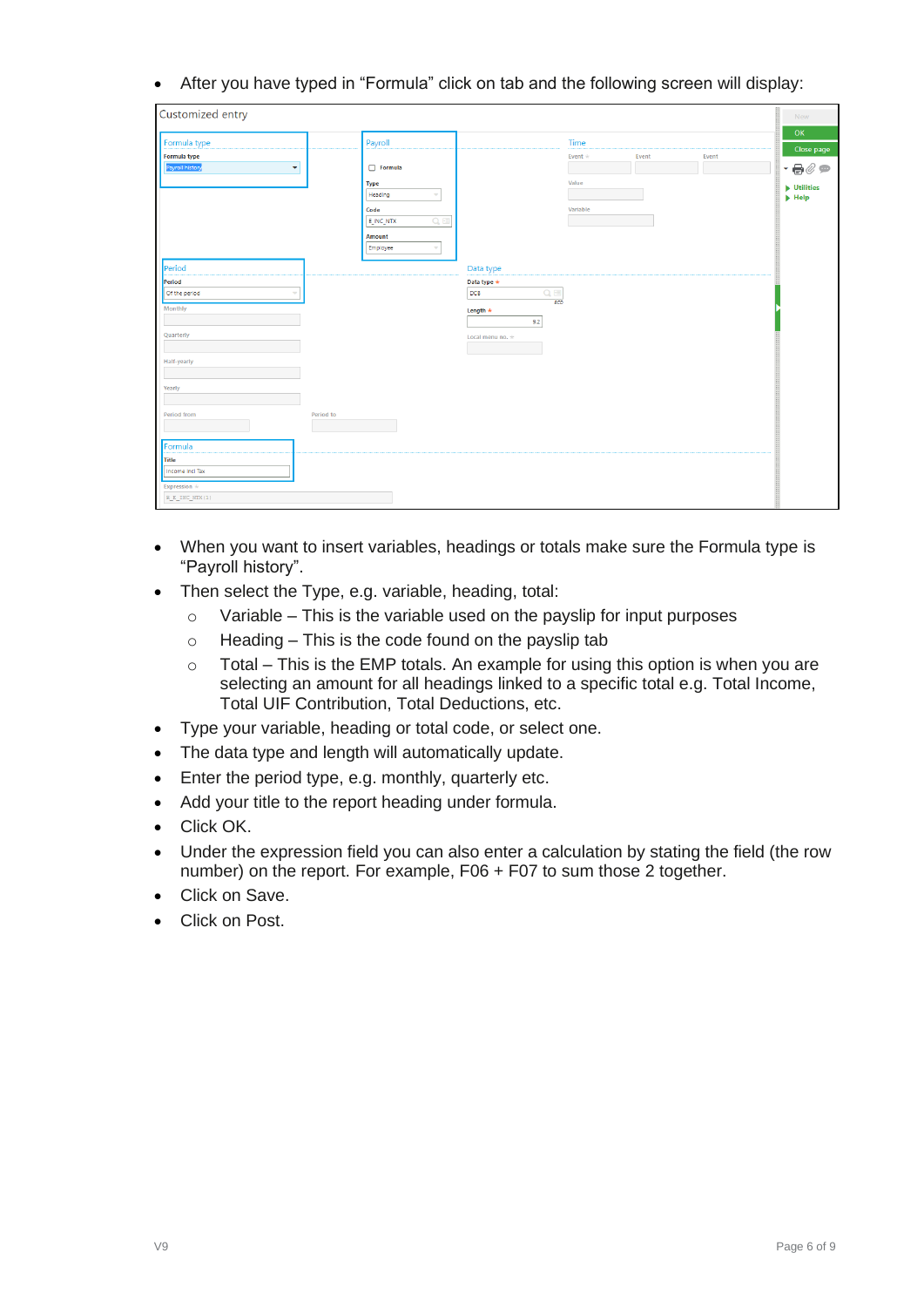### <span id="page-6-0"></span>**1.2 Generating a report**

| Administration<br>Sage X3 People Sites | Navigation page                            |
|----------------------------------------|--------------------------------------------|
| <b>Co.</b> Development                 | <b>PERSONNEL DATA FORMS</b><br>• Employees |
| Setup                                  | ▲ Customized entry                         |
| Common data                            | • AL allowances                            |
| Personnel administration               | · Salary raise tracking<br>Other entries   |
| Time management                        | • Mass processing                          |
| Payroll                                | • Flow chart $\sqrt{x}$                    |
| <b>Expense notes</b><br>E              |                                            |
| Profit-sharing                         |                                            |

• When selecting a Report click, on the hourglass, a list of reports will be displayed.

| Customized entry                      |                    |                         |                             |                            | <b>SAGE</b> |
|---------------------------------------|--------------------|-------------------------|-----------------------------|----------------------------|-------------|
| Screen                                |                    |                         |                             |                            |             |
| Screen code *                         |                    |                         |                             |                            |             |
| Criteria                              |                    |                         |                             |                            |             |
| $\mathbf{\nabla}$ All companies       | Company $\pm$      | 目                       |                             | Selection Employee screens |             |
| <b>All departments</b><br>$\boxtimes$ | Department $\star$ | 园                       | <b>Tx</b> Clear filter      | 00x                        |             |
|                                       | <b>Position</b>    |                         | Title<br>Code<br>*I bf<br>۲ |                            |             |
| All positions                         |                    | 5日                      | <b>BF</b>                   | <b>Brighter Futures</b>    |             |
| <b>Registration start</b>             |                    | <b>Registration end</b> |                             |                            |             |
|                                       | QE                 |                         |                             |                            |             |
| Other criterion                       |                    |                         |                             |                            |             |
|                                       |                    |                         | Q E                         |                            |             |
| Requested period                      |                    |                         |                             |                            |             |
| Start date *                          |                    | End date $\star$        |                             |                            |             |

Select the report you would like to generate.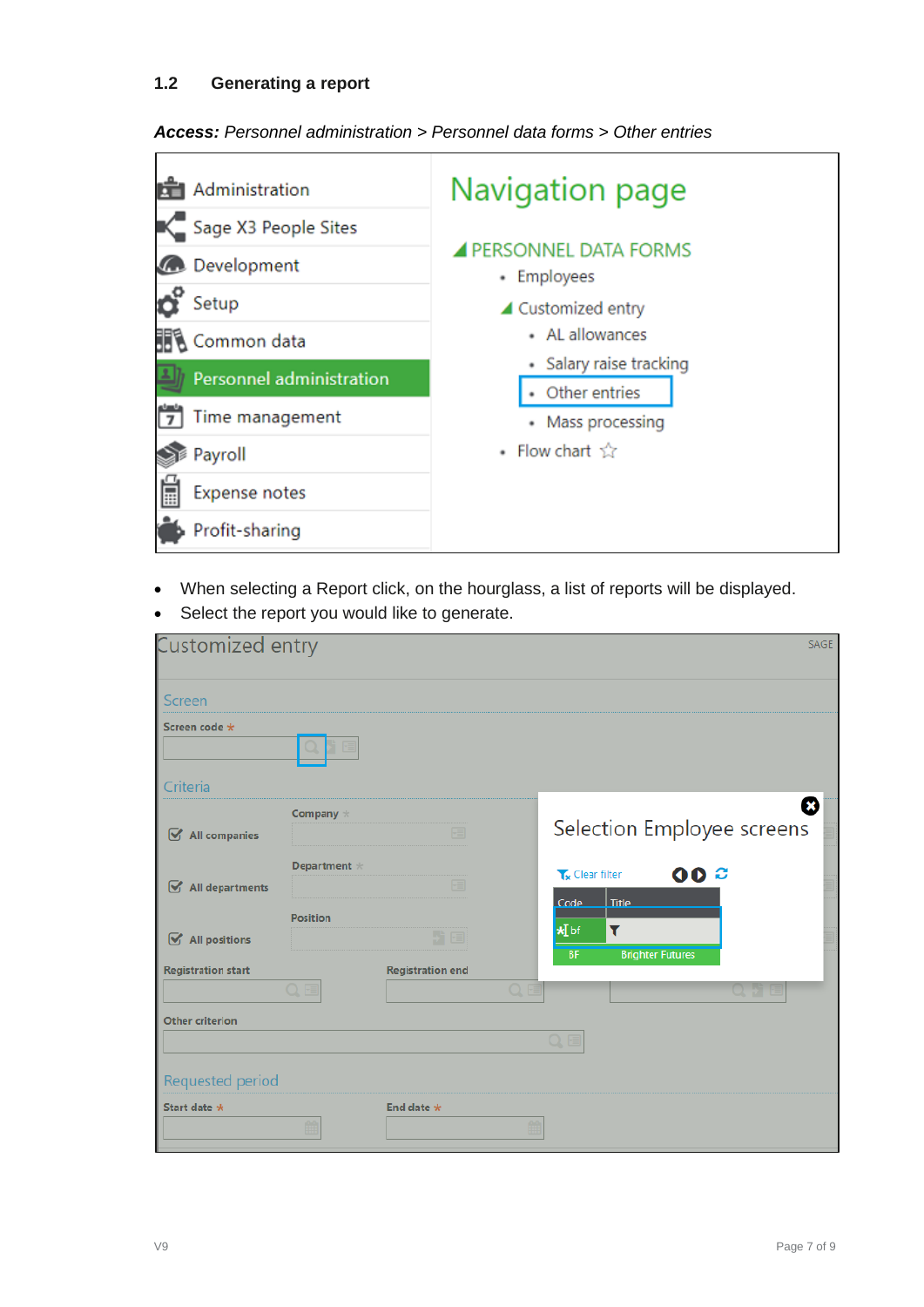#### <span id="page-7-0"></span>**1.3 View report for all Companies and Sites**

- Should you wish to view the report for all companies and sites.
- All companies and All Sites will have a  $\sqrt{ }$  next to it.
- Tab through the screen up until the end date.
- Click OK.
- If you would like to select a report for a specific date, complete the period at the bottom where it asks for Start date and End date.

| Customized entry                                |                         |                         |                                           | <b>SAGE</b>             |
|-------------------------------------------------|-------------------------|-------------------------|-------------------------------------------|-------------------------|
| Screen                                          |                         |                         |                                           |                         |
| Screen code *                                   |                         |                         |                                           |                         |
| <b>BF</b>                                       | P<br>恒                  |                         |                                           |                         |
|                                                 | <b>Brighter Futures</b> |                         |                                           |                         |
| Criteria                                        |                         |                         |                                           |                         |
|                                                 | Company $\pm$           |                         |                                           | Site $\star$            |
| $\triangledown$<br><b>All companies</b>         |                         | 恒                       | All sites                                 | E                       |
|                                                 | Department $\pm$        |                         |                                           | Profile *               |
| $\boldsymbol{\nabla}$<br><b>All departments</b> |                         | 固                       | All profiles                              | $\overline{\mathbf{r}}$ |
|                                                 | <b>Position</b>         |                         |                                           | <b>Standard job</b>     |
| All positions                                   |                         | Đ,<br>目                 | $\blacktriangledown$<br>All standard jobs | 5 国                     |
| <b>Registration start</b>                       |                         | <b>Registration end</b> | Population                                |                         |
|                                                 | QE                      |                         | QE                                        | QT目                     |
| <b>Other criterion</b>                          |                         |                         |                                           |                         |
|                                                 |                         |                         | $Q \equiv$                                |                         |
| Requested period                                |                         |                         |                                           |                         |
| Start date $\star$                              |                         | End date $\star$        |                                           |                         |
|                                                 | Ħ                       |                         | 鯩                                         |                         |